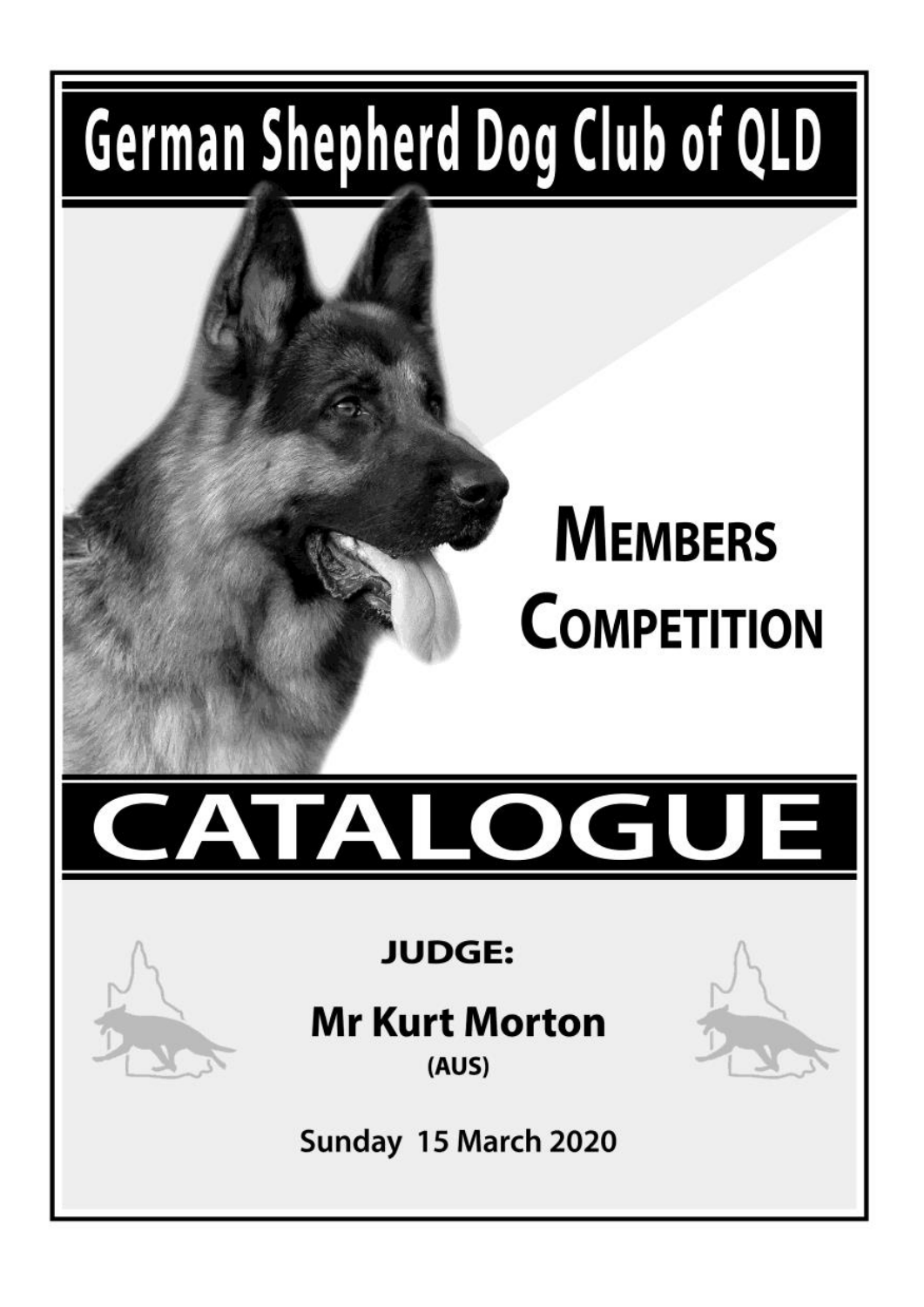#### **BABY PUPPY BITCH LONG STOCK COAT**

| 001    |       | JAKNELL FLAME TREES 8/10/2019 2100530743    |
|--------|-------|---------------------------------------------|
| Absent | Sire: | *Jaknell Worth The Wait AZ                  |
|        | Dam:  | *Conkasha Exotic Jewel AZ                   |
|        | Exh:  | A & J.Kada                                  |
| 002    |       | LETTLAND EPIC EDITION 27/11/2019 4100329869 |
|        | Sire: | Eroica Ice Ice Baby                         |
|        |       | Dam: Ch Beautrae Xtreme Envy                |
|        | Exh:  | Mr B & D Houghton                           |

1. \_\_002\_\_

Very Promising

#### **MINOR PUPPY BITCH LONG STOCK COAT**

| 003    | KINGLAND JUST MAGGIE MAY 30/06/2019 2100524177  |
|--------|-------------------------------------------------|
|        | *Cinderhof Vandaal AZ<br>Sire:                  |
|        | Kingland Whole Lotta Kayos<br>Dam:              |
|        | Exh:<br>Mrs L G King                            |
| 004    | AMDAK GIFT FROM ABOVE (AI) 2/08/2019 4100325481 |
| Absent | Quattro Vom Steffen Haus (Deu)<br>Sire:         |
|        | <b>Bronacre Money Money Money</b><br>Dam:       |
|        | Exh:<br>A Wood And J King                       |

1.  $003$ 

Promising

#### **JUNIOR BITCH LONG STOCK COAT**

| 005    |       | CINDERHOF INDIAA 29/09/2018 2100506465 |
|--------|-------|----------------------------------------|
| Absent | Sire: | Macho Vom Lamorak                      |
|        |       | Dam: Frienhauf Havoc                   |
|        | Fxh:  | Ms L Lynch & Ms J Cathie               |

1. \_\_\_\_\_\_\_\_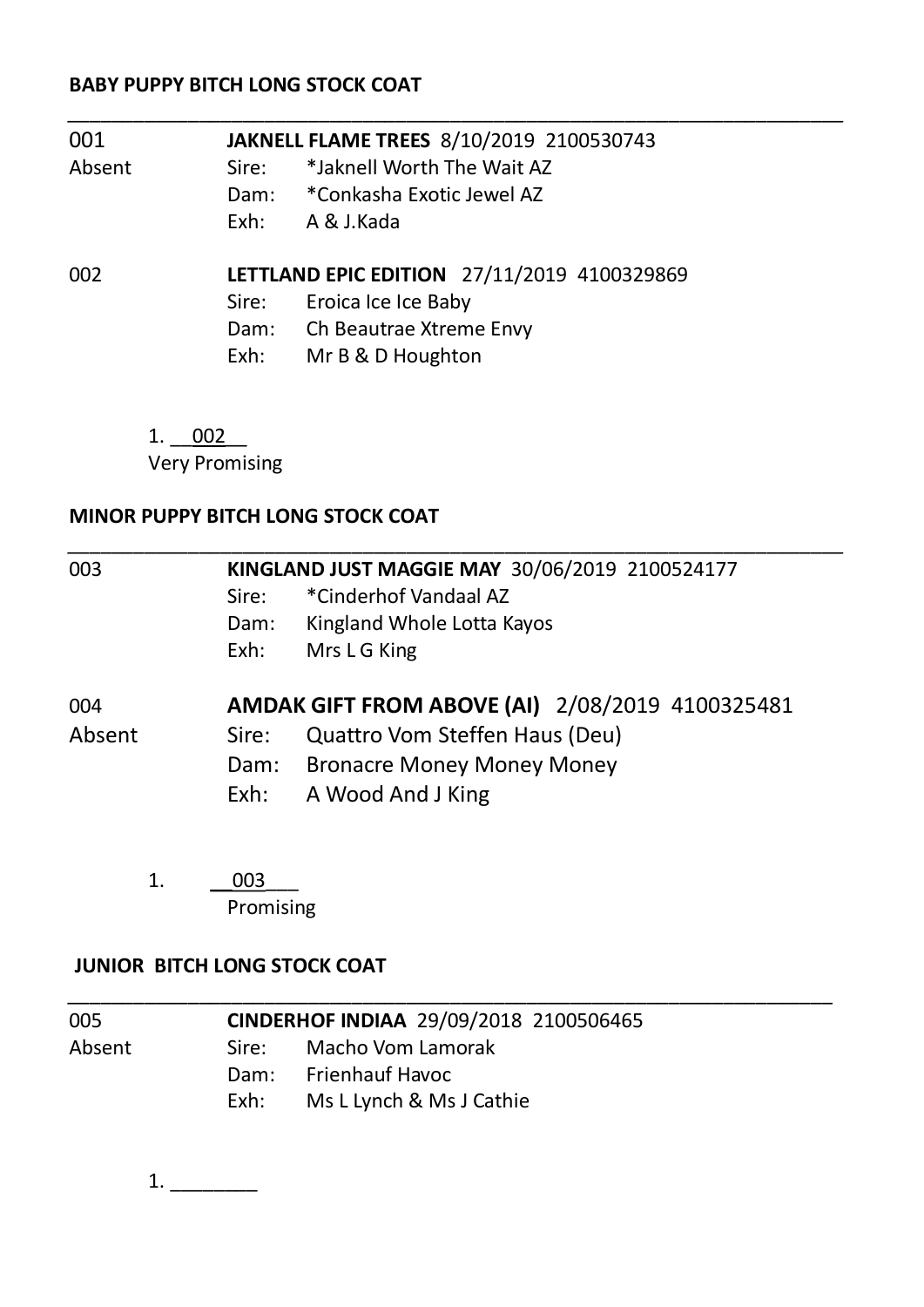#### **INTERMEDIATE BITCH LONG STOCK COAT**

#### 006 **\* CH KUIRAU OLIVIA AZ** 21/12/2017 2100488461

*\_\_\_\_\_\_\_\_\_\_\_\_\_\_\_\_\_\_\_\_\_\_\_\_\_\_\_\_\_\_\_\_\_\_\_\_\_\_\_\_\_\_\_\_\_\_\_\_\_\_\_\_\_\_\_\_\_\_\_\_\_\_\_\_\_\_\_\_\_\_\_\_*

- Absent Sire: Djambo Vom Fichtenschlag (Imp Deu)
	- Dam: Kuirau Chakira
	- Exh: Mrs C Cheffirs & Ms A Ward

#### 007 **EROICA JUST WANT TO HAVE FUN (AI)** 3/05/2018 5100106045

- Sire: Willas Vom Aurelisbrandt
- Dam: Ch Vladimir Glam I Am
- Exh: Mrs K Williams & Mrs C Leonard

1.  $007$ 

Very Good

#### **OPEN BITCH LONG STOCK COAT**

| 008    | *CH ASTASIA VITARNI AZ 14/01/2015 4100254433 |                                                  |  |  |
|--------|----------------------------------------------|--------------------------------------------------|--|--|
|        | Sire:                                        | Xaro Von Der Plassenburg (Imp Deu)               |  |  |
|        | Dam:                                         | *Awesamshep Brandy AZ                            |  |  |
|        | Fxh:                                         | Mrs S Jones                                      |  |  |
| 009    |                                              | CH.*JAKNELL RUBY TUESDAY AZ 3/07/2016 2100459014 |  |  |
| Absent | Sire:                                        | Gerry Vom Schacher                               |  |  |

- Dam: Jaknell Rolling Stone
- Exh: A & J Kada

1. \_\_\_008\_\_ Excellent

BEST LONG STOCK COAT BITCH **DEST LONG STOCK COAT BITCH DEST** DOS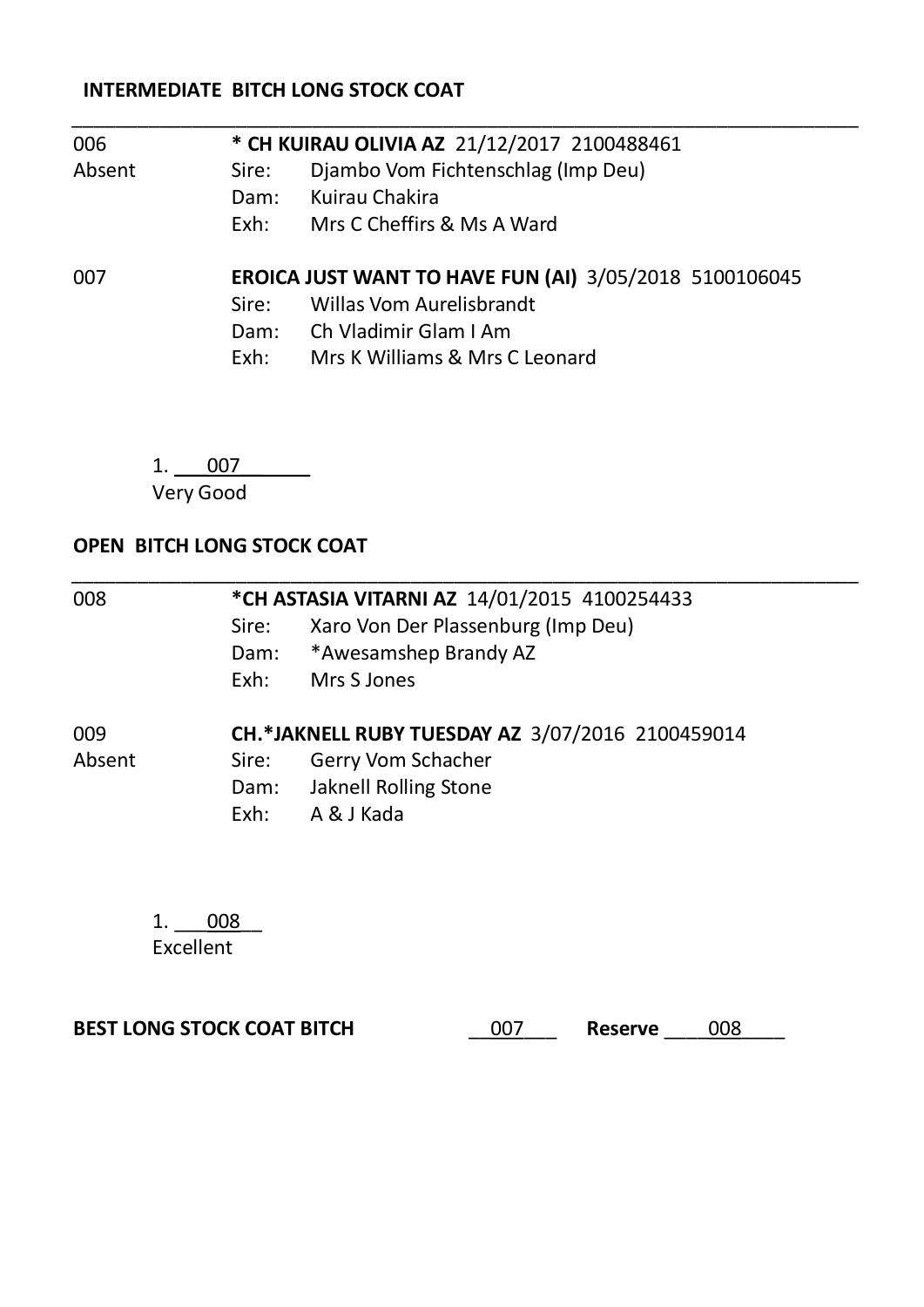010 **KINGLAND JESTER** 30/06/2019 2100524175

Absent Sire: \*Cinderhof Vandaal AZ<br>Dam: Kingland Whole Lotta K

- Kingland Whole Lotta Kayos AZ
- Exh: Lorraine King

 $1.$ 

#### **INTERMEDIATE DOG LONG STOCK COAT**

#### 011 **CH. LAWINE RED BARON AZ** 14/09/2017 2100483487

- Sire: Djambo Vom Fichtenschalg (Imp Deu)
- Dam: Andacht Gypsy Moth
- Exh: Christina Mckenzie

1. 011

Very Good

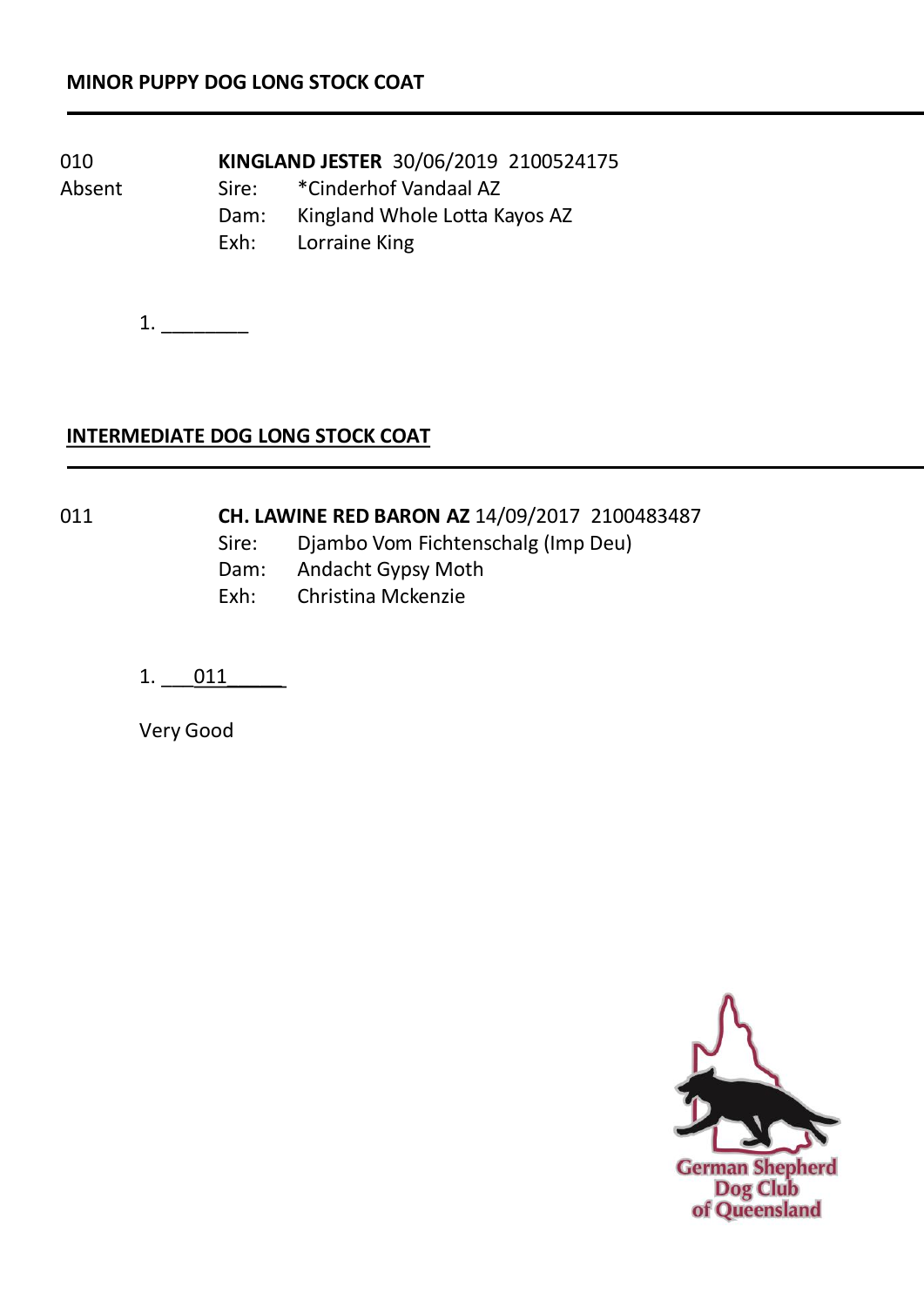012 \***AMBERG VACCO AZ** 4/05/2014 Absent Sire: Pepe Von Der Zenteiche Dam: Amberg Yumi Exh: Mrs C Cheffirs

013 **\*CINDERHOF VANDAAL AZ** 20/05/2017 2100478612 Absent Sire: Conbhairean Freddie Dam: Freemont Hot Stuff Exh: R Hornick

014 \* **EROCIA ICE ICE BABY AZ** 28/10/2017 5100102740

- Sire: Grisu Vom Frankengold
- Dam: \*Ch. Eroica Coco Chanel AZ
- Exh: Mrs K Williams & Mrs C Leonard

 $1.$   $014$  2.  $3.$ 

Excellent

**BEST STOCK LONG COAT DOG** \_\_\_014\_\_\_\_ **Reserve** \_\_\_\_011\_\_\_\_

**BEST OF BREED LSC**   $007$  **Reserve**  $014$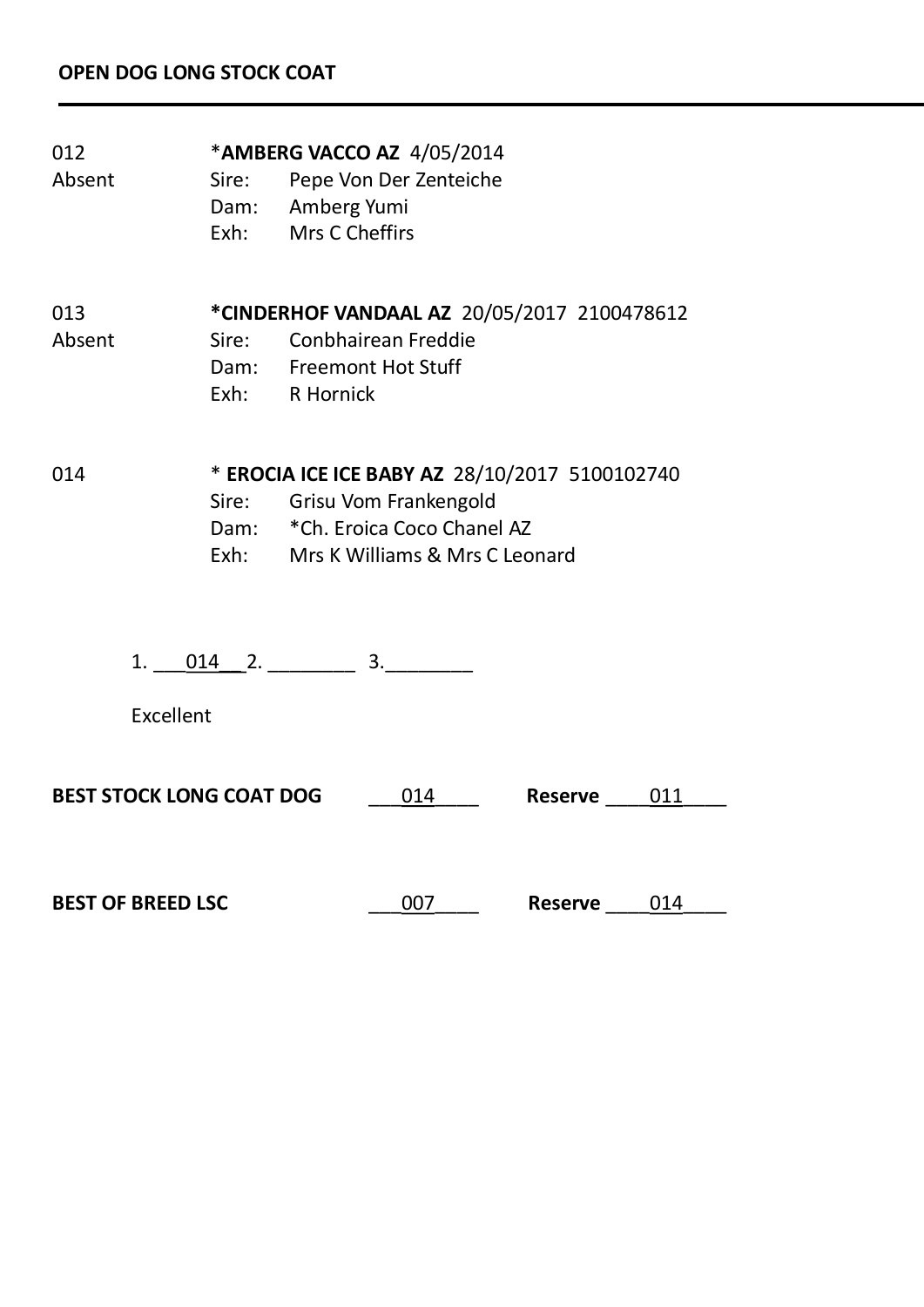#### **BABY PUPPY BITCH**

| 015    | CASTASTAR LAYLA 27/09/2019 4100330458 |                                                 |  |  |  |
|--------|---------------------------------------|-------------------------------------------------|--|--|--|
|        | Sire:                                 | Uk Ch Conbhairean Freddie (Imp Uk) Ipo2         |  |  |  |
|        | Dam:                                  | *Ch Castastar Alexi Rn. Et. Pt. AZ              |  |  |  |
|        | Exh:                                  | Mrs A Doyle                                     |  |  |  |
| 016    |                                       | INEFFABLE BETTY 1/10/2019 4100327365            |  |  |  |
| Absent | Sire:                                 | *Calle Vom Westervenn (Imp Deu)                 |  |  |  |
|        | Dam:                                  | *Ch Rhosyn New Plaything A Z                    |  |  |  |
|        | Exh:                                  | K And S Maresh                                  |  |  |  |
| 017    |                                       | ALEZAN OPALE 1/10/2019 2100527708               |  |  |  |
|        | Sire:                                 | Turbo Vom Casselswald Ger. Ht (Imp Deu)         |  |  |  |
|        | Dam:                                  | Alezan Inca                                     |  |  |  |
|        | Exh:                                  | Mrs D M Francis                                 |  |  |  |
| 018    |                                       | ALEZAN OLANDE 1/10/2019 2100527705              |  |  |  |
|        | Sire:                                 | Turbo Vom Casselswald Ht (Imp Deu)              |  |  |  |
|        |                                       | Dam: Alezan Inca                                |  |  |  |
|        | Fxh: T                                | Ms D Muir & Miss K Muir                         |  |  |  |
| 019    |                                       | <b>INEFFABLE BELLE AME</b> 1/10/2019 4100327375 |  |  |  |
| Absent | Sire:                                 | *Calle Vom Westervenn (Imp Deu)                 |  |  |  |
|        | Dam:                                  | *Ch Rhosyn New Plaything A Z                    |  |  |  |
|        | Exh: T                                | K And S Maresh                                  |  |  |  |
| 020    |                                       | JAKNELL CHOIR GIRL 8/10/2019 2100530744         |  |  |  |
| Absent | Sire:                                 | *Jaknell Worth The Wait A7                      |  |  |  |
|        | Dam:                                  | *Conkasha Exotic Jewel AZ                       |  |  |  |
|        | Exh: T                                | A & J.Kada                                      |  |  |  |
|        |                                       |                                                 |  |  |  |

1. 015 2. 017 3. 018

Very Promising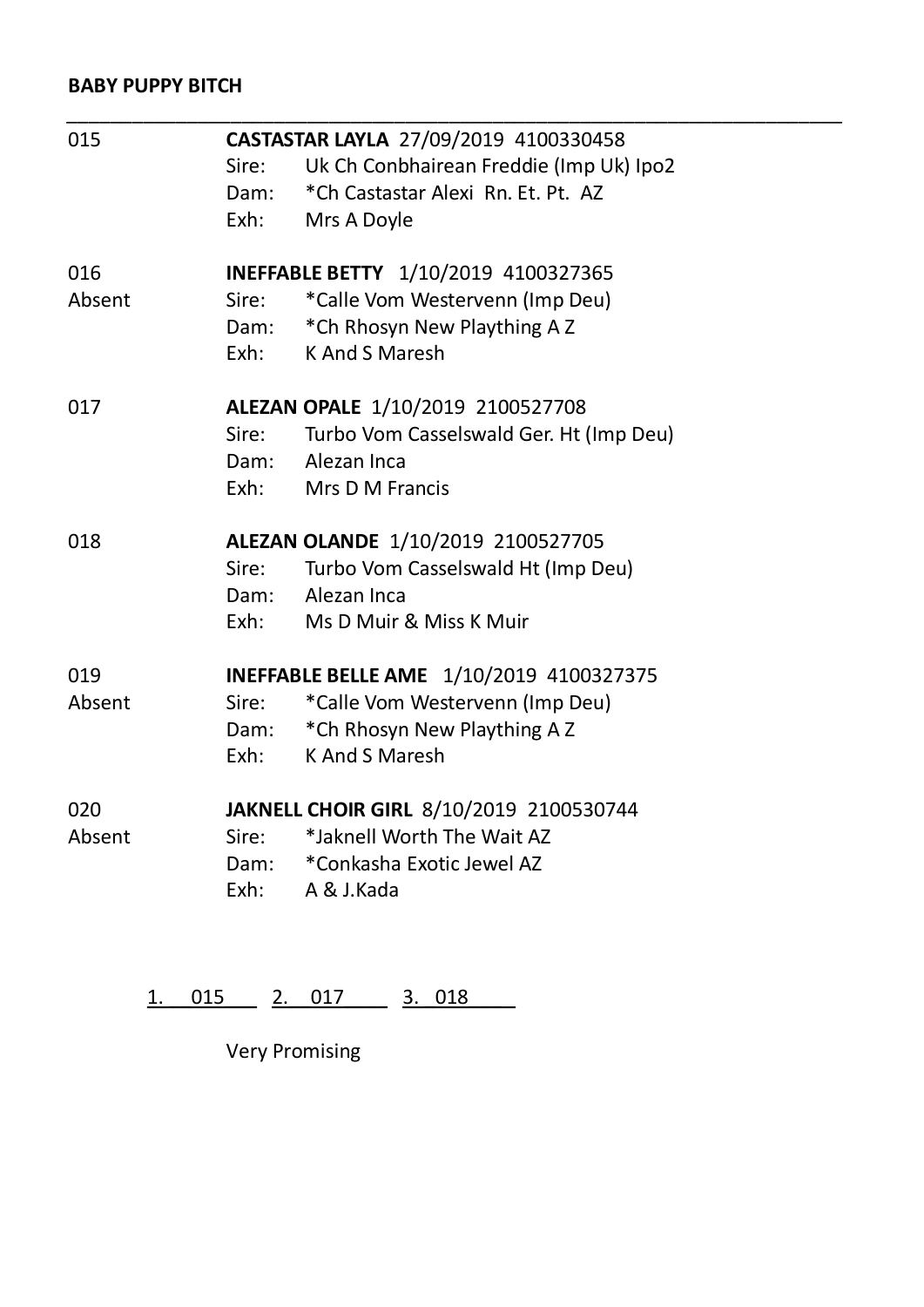#### **MINOR PUPPY BITCH**

| 021 |       | KITQUE ROYALE 3/09/2019 4100326625      |  |
|-----|-------|-----------------------------------------|--|
|     | Sire: | Rudy Von Haus Edmond                    |  |
|     | Dam:  | Ch Freevale Drop Dead Gorgeous          |  |
|     | Exh:  | Sharon Thorp & Sharon Ballantyne Gordon |  |

 $1. \_ 021$ 

Very Promising

#### **PUPPY BITCH**

| 022    | Sir: T<br>Exh: | KINGLAND HARRIET 24/03/2019 2100520921<br>Conbhairean Freddie (Imp Uk)<br>Dam: *Kingland Venice AZ<br>Lorraine King |
|--------|----------------|---------------------------------------------------------------------------------------------------------------------|
| 023    |                | KAYGARR DIOR 3/05/2019 4100320799                                                                                   |
| Absent | Sire:          | Conbhairean Karlos (Imp Uk)                                                                                         |
|        |                | Dam: Ursa Av Thorarinn (Imp Nor)                                                                                    |
|        |                | $Exh$ : Mr G & K Williams                                                                                           |
| 024    |                | KELINPARK SKITTLE 9/06/2019 2100521962                                                                              |
|        |                | Sire: *Uk Ch Conbhairean Freddie (Imp Uk)                                                                           |
|        |                | Dam: *Kelinpark Nutella AZ                                                                                          |
|        | Exh: I         | Lyn Gregor                                                                                                          |
|        |                |                                                                                                                     |
|        |                |                                                                                                                     |

*\_\_\_\_\_\_\_\_\_\_\_\_\_\_\_\_\_\_\_\_\_\_\_\_\_\_\_\_\_\_\_\_\_\_\_\_\_\_\_\_\_\_\_\_\_\_\_\_\_\_\_\_\_\_\_\_\_\_\_\_\_\_\_\_\_\_\_\_\_\_\_\_*

1.  $022$  2. 024 Very Promising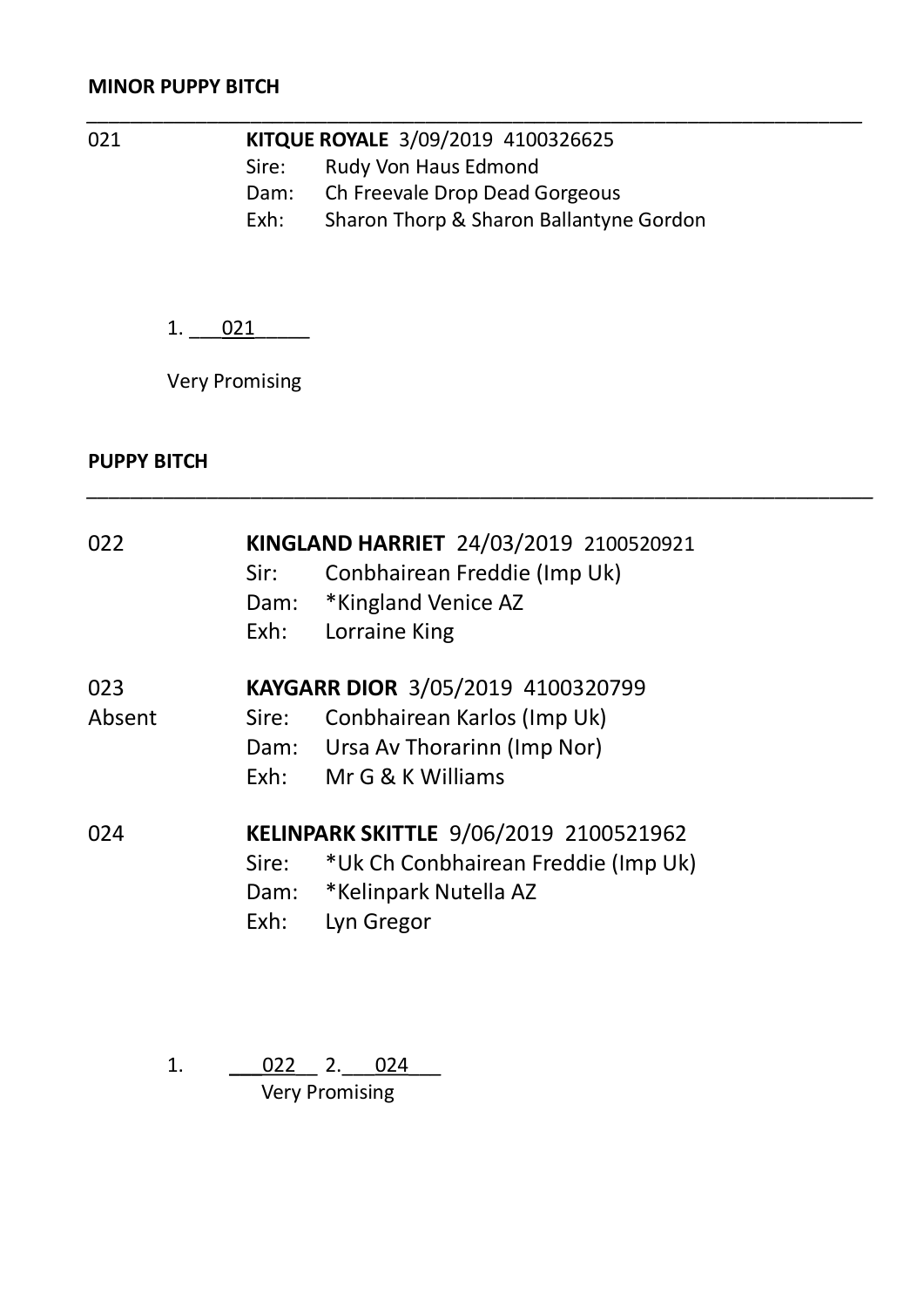#### **JUNIOR BITCH**

| 025    | Sire:<br>Dam:<br>Exh:   | KELINPARK ROCKY ROAD A Z 23/09/2018 2100506372<br>Djambo Vom Fichtenschlag (Imp Deu)<br>Ch Kelinpark Butterscotch TDX AZ<br>Lyn Gregor |
|--------|-------------------------|----------------------------------------------------------------------------------------------------------------------------------------|
| 026    | Sire:<br>Dam:<br>Exh: T | KINGLAND FANCY THAT 28/10/2018 2100511020<br>*Ch Kelinpark Helluva Rebel AZ CCD TD<br>Kingland Sambooka Twist AZ<br>Lorraine King      |
| 027    |                         | MAERCECI ITS ABOUT TIME 29/10/2018 6100113681                                                                                          |
| Absent |                         | Sire: Schaeferhund Rafael                                                                                                              |
|        |                         | Dam: Seigen Pure Bliss                                                                                                                 |
|        |                         | Exh: Miss C Baker                                                                                                                      |
| 028    |                         | <b>JAKNELL AHEAD OF THE GAME AZ 26/11/2018 2100511427</b>                                                                              |
| Absent |                         | Sire; Ch.*Jaknell Coz Im TNT AZ                                                                                                        |
|        |                         | Dam: *Tanveld Ultima AZ                                                                                                                |
|        |                         | Exh: A & J Kada                                                                                                                        |
| 029    |                         | KOMATZU BACK IN BARACK 2/01/2019 4100315537                                                                                            |
|        | Sire:                   | <b>Bossface Barack</b>                                                                                                                 |
|        |                         | Dam: Ambala Playboy Bunny                                                                                                              |
|        |                         | Exh: Mrs. J Redmond                                                                                                                    |
|        |                         |                                                                                                                                        |
|        |                         |                                                                                                                                        |

*\_\_\_\_\_\_\_\_\_\_\_\_\_\_\_\_\_\_\_\_\_\_\_\_\_\_\_\_\_\_\_\_\_\_\_\_\_\_\_\_\_\_\_\_\_\_\_\_\_\_\_\_\_\_\_\_\_\_\_\_\_\_\_\_\_\_\_\_\_\_*

 $1. \_ 029 \_ 2. \_ 026 \_ 3. \_ 025$ 

Very Good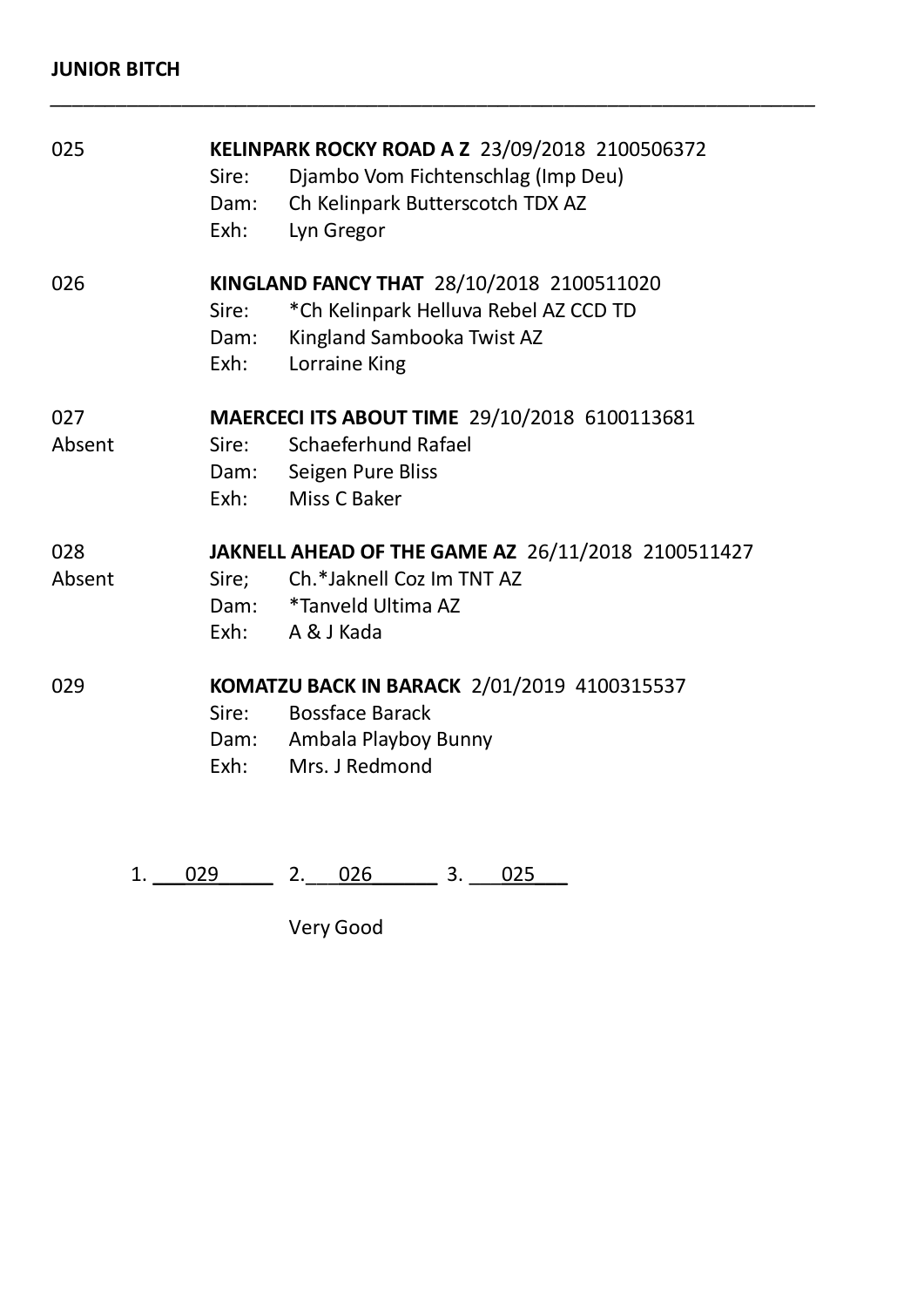| 030 | Exh: T                | <b>CASTASTAR INCANTATION AZ 3/02/2018 4100302253</b><br>Sire: Uk Ch Conbhairean Freddie (Imp Uk)<br>Dam: * Ch Castastar Evita Et. Hit AZ<br>Mrs J Hogan-Smith / Mrs A Doyle |
|-----|-----------------------|-----------------------------------------------------------------------------------------------------------------------------------------------------------------------------|
| 031 | Sire: Sire:<br>Exh: T | KARALCIN ATHENA AZ 5/03/2018 4100303876<br>*Ambala On Fire AZ<br>Dam: *Karalcin Chelsea Hit AZ<br>K Long                                                                    |
| 032 | Sire:                 | AMBERG EFFIE (AI) 24/04/2018 2100496627<br>Djambo Vom Fichtenschlag (Imp Deu)<br>Dam: Amberg Yuli<br>Exh: Mrs C Cheffirs & Ms A Ward                                        |
| 033 | Sire:                 | DEBBAR JENNY AZ 17/08/2018 4100310514<br>*Rudy V. Haus Edmond<br>Dam: * Ch. Debbar Bella AZ<br>Exh: Mrs Debbie O'Keefe                                                      |
| 034 | Sire:                 | BERNLOCH REBA 2100505427 29/08/2018<br>Gerry Vom Shacher<br>Dam: Bernloch Yoyo<br>Exh: Kerrie Griffis                                                                       |

*\_\_\_\_\_\_\_\_\_\_\_\_\_\_\_\_\_\_\_\_\_\_\_\_\_\_\_\_\_\_\_\_\_\_\_\_\_\_\_\_\_\_\_\_\_\_\_\_\_\_\_\_\_\_\_\_\_\_\_\_\_\_\_\_\_\_\_\_\_\_\_\_*

1. \_\_\_\_030\_ 2.\_\_034\_\_\_ 3. \_\_033\_\_ 4. \_\_031\_ 5.\_\_032\_\_

Very Good

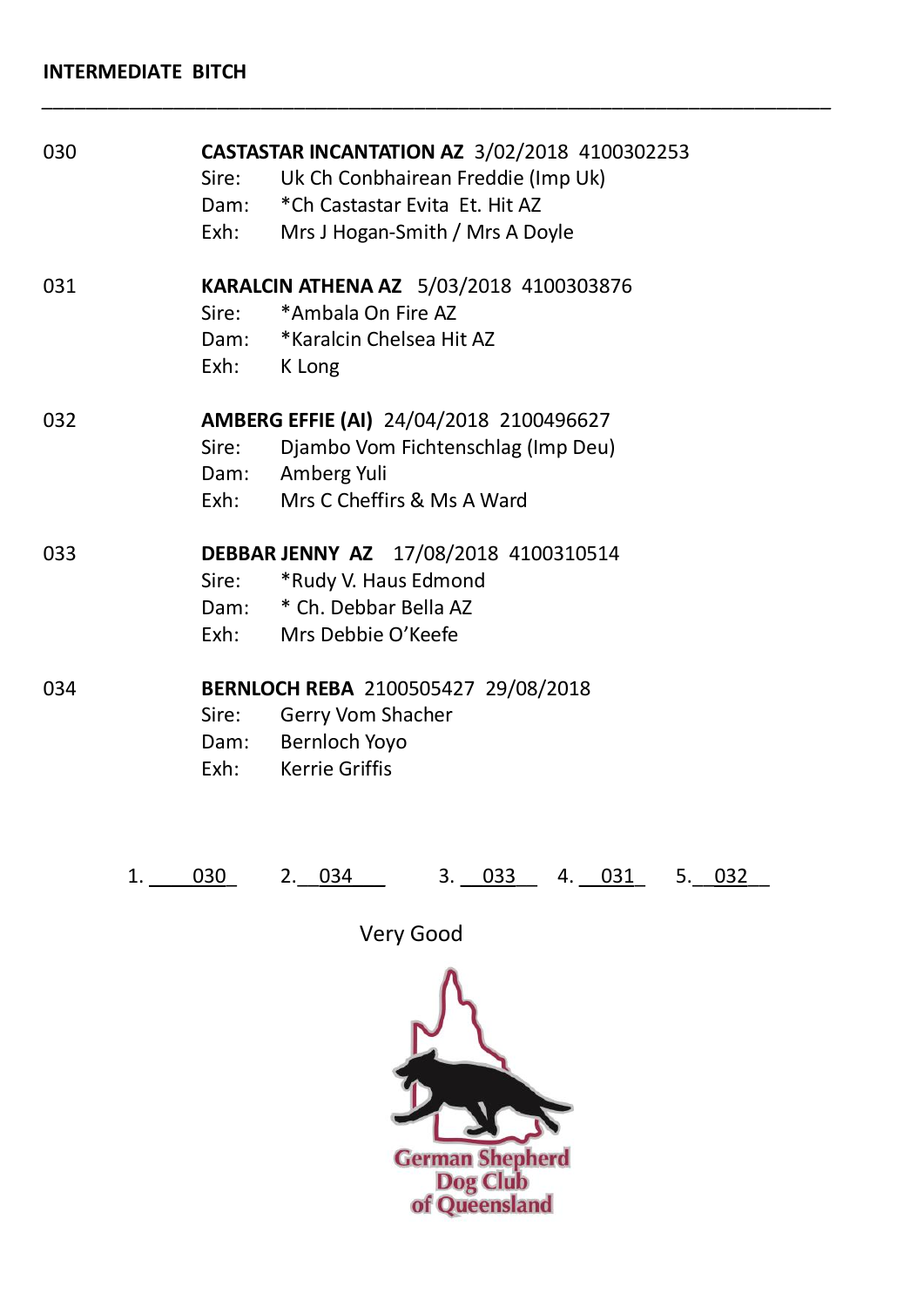| 035    |        | *KARALCIN SPENCER HASTINGS AZ 4/11/2015 4100265815 |
|--------|--------|----------------------------------------------------|
|        | Sire:  | *Ch. Arkon Vom Altenberger Land (Imp Deu)          |
|        | Dam:   | *Nanmahar Ulla Ht Et AZ                            |
|        | Exh:   | K Long                                             |
| 036    |        | *KINGLAND VENICE AZ 9/11/2015 2100443770           |
| Absent | Sire:  | Ury Vom Zisawinkel (Imp Deu)                       |
|        | Dam:   | *Kingland Nickita AZ                               |
|        | Exh:   | Lorraine King                                      |
| 037    |        | *FREINHAUF FIRE FLY ZOE AZ 18/06/2016 6100100094   |
|        | Sire:  | Sensen Mann Yokon (Imp Deu)                        |
|        |        | Dam: Volscaro River Of Champagne                   |
|        | Exh:   | J R Carter/ R Knuckey                              |
| 038    |        | *JAKNELL LOVE BOMB AZ 24/01/2017 2100471053        |
| Absent | Sire:  | *Jaknell Coz Im Tnt AZ                             |
|        | Dam:   | *Jaknell Yankees Prodigy AZ                        |
|        | Exh: T | A & J.Kada                                         |
| 039    |        | *DEBBAR ISABELLA AZ 2/11/2017 4100298742           |
|        | Sire:  | Ch. Castastar Eragon AZ                            |
|        | Dam:   | *Debbar Dj Vu AZ                                   |
|        | Exh: T | Mrs D O'Keefe                                      |
| 040    |        | *KARABACH PINCH OF PEPPER AZ 16/01/2018 3100370417 |
|        | Sire:  | Ch. Conbhairean Freddie (Imp Uk)                   |
|        | Dam:   | Sadria Tillys Pepper                               |
|        | Exh:   | J R Carter                                         |
|        |        |                                                    |
| 1.     | 037    | 2. 039<br>3. 040<br>4. 035                         |
|        |        |                                                    |
|        |        | Excellent                                          |

| <b>BEST BITCH</b> | 030 | Reserve |  |  |
|-------------------|-----|---------|--|--|
|-------------------|-----|---------|--|--|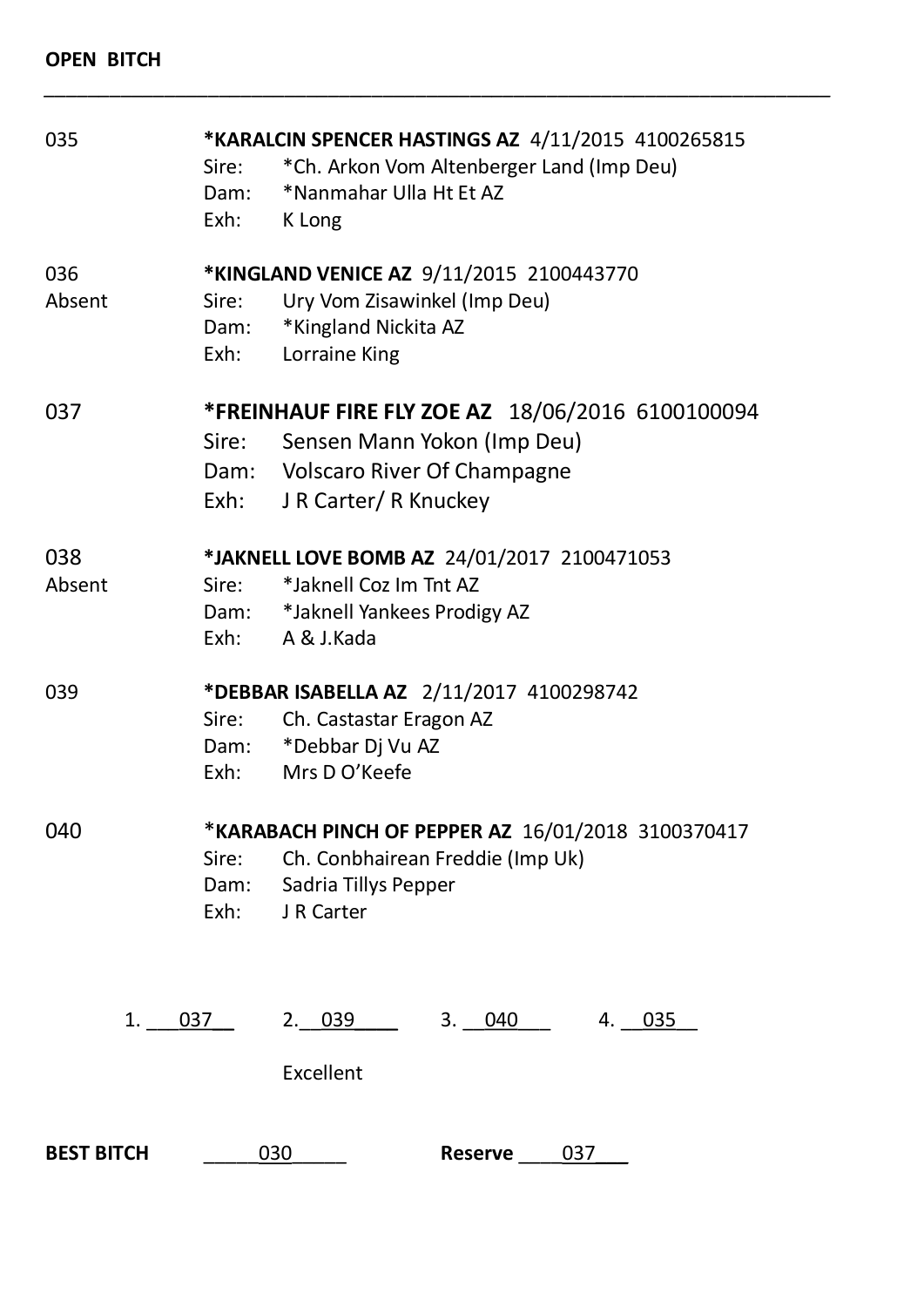| 041    |    | Sire:<br>Dam:<br>Exh: T      | <b>INEFFABLE BEG TO DIFFA 1/10/2019 4100327368</b><br>*Calle Vom Westervenn (Imp Deu)<br>*Ch Rhosyn New Plaything A Z<br>K And S Maresh |  |
|--------|----|------------------------------|-----------------------------------------------------------------------------------------------------------------------------------------|--|
| 042    |    |                              | <b>JAKNELL KHE SANH 8/10/2019 2100530745</b>                                                                                            |  |
| Absent |    | Sire:                        | *Jaknell Worth The Wait A7                                                                                                              |  |
|        |    |                              | Dam: *Conkasha Exotic Jewel AZ                                                                                                          |  |
|        |    | Exh: T                       | - A & J.Kada                                                                                                                            |  |
| 043    |    |                              | <b>KAYROSSI GAME OF TOTEN 18/11/2019 4100329857</b>                                                                                     |  |
|        |    | Sire:                        | Aztek Kateko (Imp Cze)                                                                                                                  |  |
|        |    |                              | Dam: Kayrossi Game Zone                                                                                                                 |  |
|        |    | Fxh: T                       | Laura Schimke                                                                                                                           |  |
|        | 1. | 041<br><b>Very Promising</b> | 2.<br>043<br>Promising                                                                                                                  |  |

\_\_\_\_\_\_\_\_\_\_\_\_\_\_\_\_\_\_\_\_\_\_\_\_\_\_\_\_\_\_\_\_\_\_\_\_\_\_\_\_\_\_\_\_\_\_\_\_\_\_\_\_\_\_\_\_\_\_\_\_\_\_\_\_\_\_\_\_\_

#### **PUPPY DOG**

| 044<br>Absent | Sir: I<br>Exh: T | KINGLAND HARCO 24/03/2019 2100520918<br>Conbhairean Freddie (Imp Uk)<br>Dam: *Kingland Venice AZ<br>Lorraine King         |
|---------------|------------------|---------------------------------------------------------------------------------------------------------------------------|
| 045           | Sire:            | ASTASIA PACCO 20/04/2019 4100321048<br>Conbhairean Karlos (Imp Uk)<br>Dam: Astasia Gambia<br>Exh: Mrs A Drinkwater        |
| 046           | Sire:            | ICCARA HARD ROCCO 11/05/2019 6100117476<br>Schaeferhund Rafael<br>Dam: Iccara Dava<br><b>Fxh:</b> Ms D Muir & Miss K Muir |

Cont...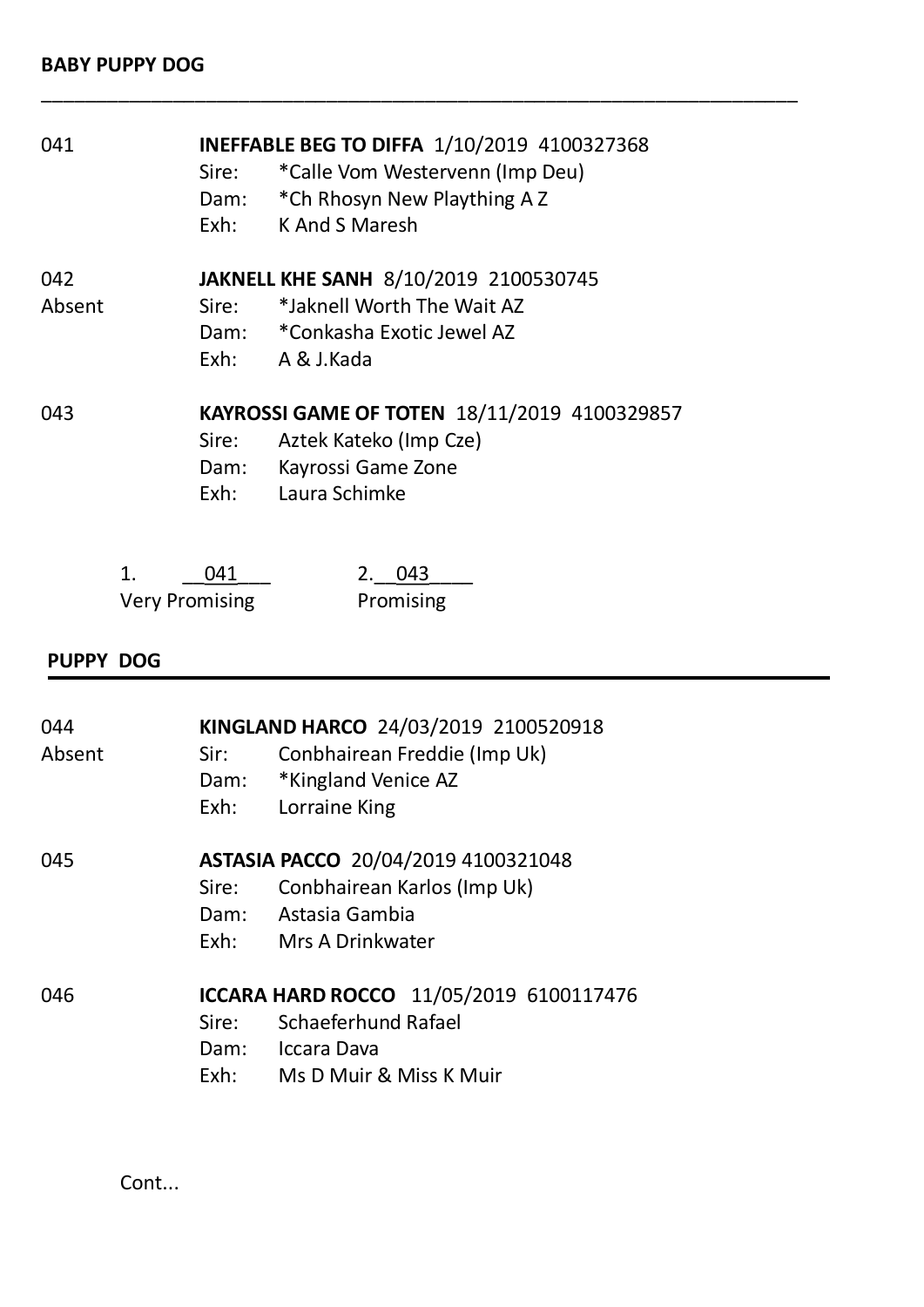#### **PUPPY DOG Continued**

| 047 | KELINPARK SHOCKWAVE 9/06/2019 2100521957  |
|-----|-------------------------------------------|
|     | Sire: *Uk Ch Conbhairean Freddie (Imp Uk) |
|     | Dam: *Kelinpark Nutella AZ                |
|     | Exh: Lyn Gregor & K Hill                  |
|     |                                           |

\_\_\_\_\_\_\_\_\_\_\_\_\_\_\_\_\_\_\_\_\_\_\_\_\_\_\_\_\_\_\_\_\_\_\_\_\_\_\_\_\_\_\_\_\_\_\_\_\_\_\_\_\_\_\_\_\_\_\_\_\_\_\_\_\_\_\_\_\_\_\_\_

1.  $046$  2.  $045$  3. 047

Very Promising

#### **INTERMEDIATE DOG**

| 048             |                                                  | *JAKNELL WORTH THE WAIT AZ 5/12/2017 2100490298   |  |  |  |
|-----------------|--------------------------------------------------|---------------------------------------------------|--|--|--|
| Absent          |                                                  | Sire: Gerry Vom Schacher AZ                       |  |  |  |
|                 |                                                  | Dam: Jaknell Sweet Revenge AZ                     |  |  |  |
|                 |                                                  | Exh: A & J Kada                                   |  |  |  |
| 049             |                                                  | 17/08/2018 4100310513<br><b>DEBBAR JUSTICE AZ</b> |  |  |  |
| Absent          |                                                  | Sire: *Rudy V. Haus Edmond                        |  |  |  |
|                 |                                                  | Dam: * Ch. Debbar Bella AZ                        |  |  |  |
|                 |                                                  | Exh: Mrs Debbie O'Keefe                           |  |  |  |
|                 |                                                  |                                                   |  |  |  |
|                 |                                                  |                                                   |  |  |  |
| <b>OPEN DOG</b> |                                                  |                                                   |  |  |  |
| 050             |                                                  | *CH DEBBAR ICCARUS AZ 2/11/2017 4100298740        |  |  |  |
|                 | Sire:                                            | *Ch. Castastar Eragon AZ                          |  |  |  |
|                 |                                                  | Dam: * Debbar Dj Vu AZ                            |  |  |  |
|                 |                                                  | Exh: Muril Lewin                                  |  |  |  |
| 051             | *KARABACH PERFECT STORM AZ 16/01/2018 3100370413 |                                                   |  |  |  |
|                 |                                                  | Sire: Ch. Conbhairean Freddie (Imp Uk)            |  |  |  |
|                 |                                                  | Dam: Sadria Tillys Pepper                         |  |  |  |
|                 |                                                  | Exh: JR Carter                                    |  |  |  |
|                 |                                                  |                                                   |  |  |  |
|                 |                                                  | 1. 051 2. 050                                     |  |  |  |
|                 | Excellent                                        |                                                   |  |  |  |
| <b>BEST DOG</b> |                                                  | 051 7<br>Reserve 050                              |  |  |  |
|                 |                                                  |                                                   |  |  |  |